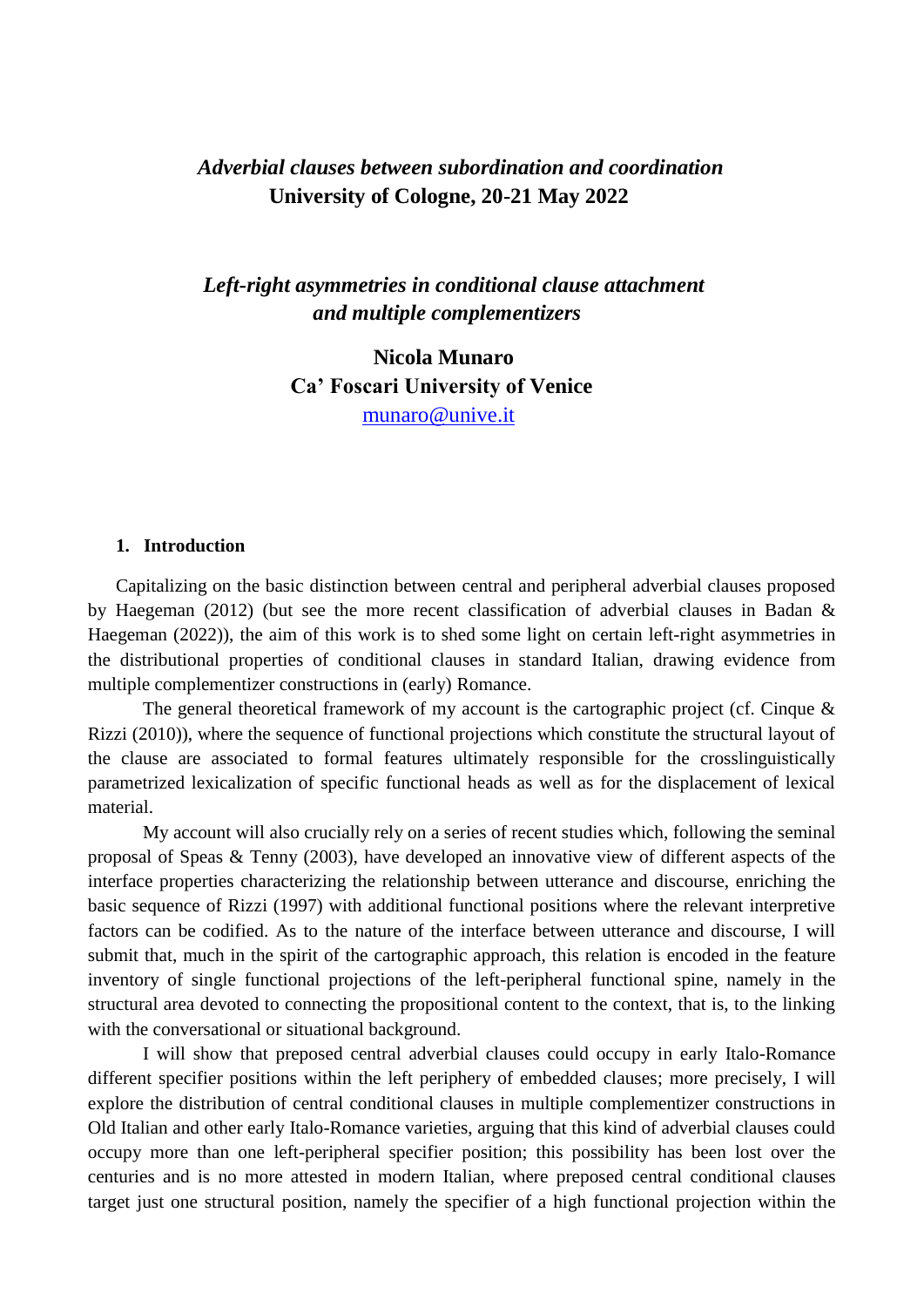Topic field.

I will propose that non-integrated conditional clauses should instead be analyzed as sentential speech act modifiers generated within the specifier of a speech-act related projection in the left-periphery of the main clause, which accounts for their peculiar distributional properties.

## **2. The puzzle**

In modern standard Italian, both a non-integrated peripheral conditional (1b) and a central conditional (1a) can freely appear at the right periphery of a clause:

(1) a. Mi hanno detto che dovremo parlare con Gianni, se il tuo collega non verrà alla riunione.

 'They told me that we will have to speak with John, if your colleague will not join the meeting.'

b. Mi hanno detto che dovremo parlare con Gianni, se proprio vuoi saperlo.

'They told me that we will have to speak with John, if you really want to know.'

However, the situation is much more intricate when the conditional clause appears at the left of the embedded clause; a central conditional clause interpretively associated to the embedded clause follows generally the subordinating complementizer *che* (2a), while its positioning between the embedding predicate and the complementizer (2b) or before the main clause (2c) yields deviant or ungrammatical sequences, as witnessed by the following contrast:

(2) a. Mi hanno detto che, se il tuo collega non verrà alla riunione, dovremo parlare con Gianni. 'They told me that, if your colleague will not join the meeting, we will have to speak with John.'

b. ??Mi hanno detto, se il tuo collega non verrà alla riunione, che dovremo parlare con Gianni.

 'They told me, if your colleague will not join the meeting, that we will have to speak with John<sup>'</sup>

c. \*Se il tuo collega non verrà alla riunione, mi hanno detto che dovremo parlare con Gianni. 'If your colleague will not join the meeting, they told me that we will have to speak with John.'

Interestingly, the grammaticality pattern is exactly the reverse with a peripheral conditional clause, which preferably precedes the main clause (3c), while its occurrence after the embedding predicate (3b) or after the embedding complementizer (3a) results in a deviant structure:

(3) a. ??Mi hanno detto che, se proprio vuoi saperlo, dovremo parlare con Gianni.

'They told me that, if you really want to know, we will have to speak with John.'

b. ?Mi hanno detto, se proprio vuoi saperlo, che dovremo parlare con Gianni.

'They told me, if you really want to know, that we will have to speak with John.'

c. Se proprio vuoi saperlo, mi hanno detto che dovremo parlare con Gianni.

'If you really want to know, they told me that we will have to speak with John.'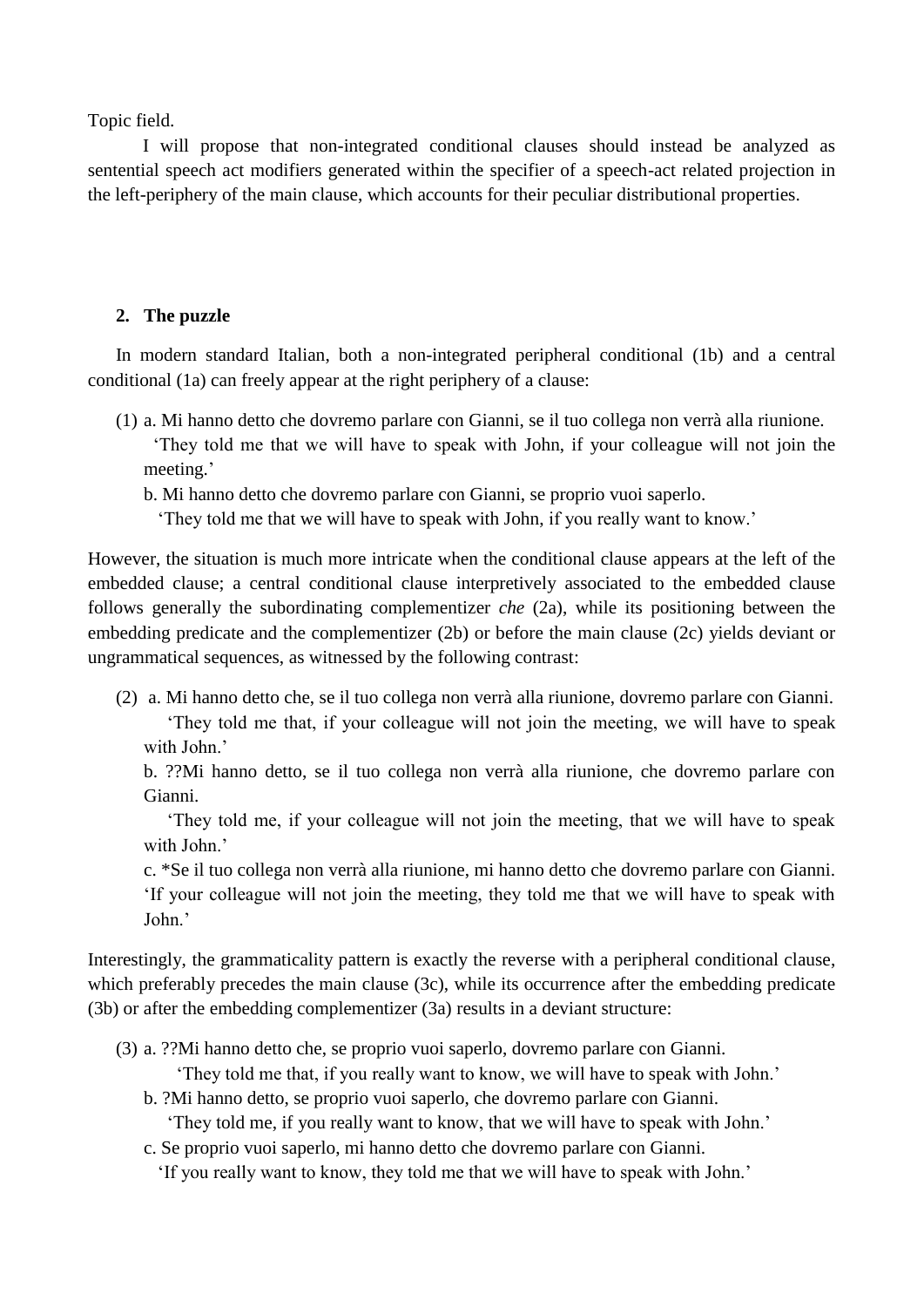Exactly the same syntactic behavior is attested with (alternative) concessive conditionals, which are expressed by a disjunction of a conditional and its negation and entail that the consequent holds independently of the value of the antecedent condition (cf. Quer (1998)). So both a central (4a) and a peripheral (4b) alternative concessive conditional can appear at the right of the embedded clause:

- (4) a. Mi hanno detto che dovremo parlare con Gianni, che il direttore voglia o non voglia.
	- 'They told me that we will have to speak with John, whether the director wants or not.'
	- b. Mi hanno detto che dovremo parlare con Gianni, che tu ci creda o no.
		- 'They told me that we will have to speak with John, believe it or not.'

As above, a central concessive conditional is preferably placed immediately after the embedding complementizer (5a), while a peripheral concessive conditional tends to precede the main clause (6c); alternative solutions give rise to severely marginal or even ungrammatical sequences:

- (5) a. Mi hanno detto che, che il direttore voglia o non voglia, dovremo parlare con Gianni. 'They told me that, whether the director wants or not, we will have to speak with John.'
	- b. ??Mi hanno detto, che il direttore voglia o non voglia, che dovremo parlare con Gianni. 'They told me, whether the director wants or not, that we will have to speak with John.'
	- c. \*Che il direttore voglia o non voglia, mi hanno detto che dovremo parlare con Gianni. 'Whether the director wants or not, they told me that we will have to speak with John.'
- (6) a. ??Mi hanno detto che, che tu ci creda o no, dovremo parlare con Gianni. 'They told me that, believe it or not, we will have to speak with John.'
	- b. ?Mi hanno detto, che tu ci creda o no, che dovremo parlare con Gianni.
		- 'They told me, believe it or not, that we will have to speak with John.'
	- c. Che tu ci creda o no, mi hanno detto che dovremo parlare con Gianni. 'Believe it or not, they told me that we will have to speak with John.'

I will try to account for these at first sight puzzling distributional properties below, after presenting some empirical evidence on multiple complementizer structures in old Italo-Romance and on recomplementation in modern Ibero-Romance.

### **3. Multiple complementizers in older stages of Italo-Romance**

In Old Italian - by which I essentially mean  $13<sup>th</sup>$  century Florentine - a central conditional clause usually followed the subordinating complementizer *che*:

(7) …pensando *che* se sarà compagno di Dio nelle passioni, Ø sarà suo compagno nelle consolazioni.

'…thinking that if he will be God's companion in the sufferings, he will be his companion in the consolations.' (Bono Giamboni, *Libro*, chap.7, par.12)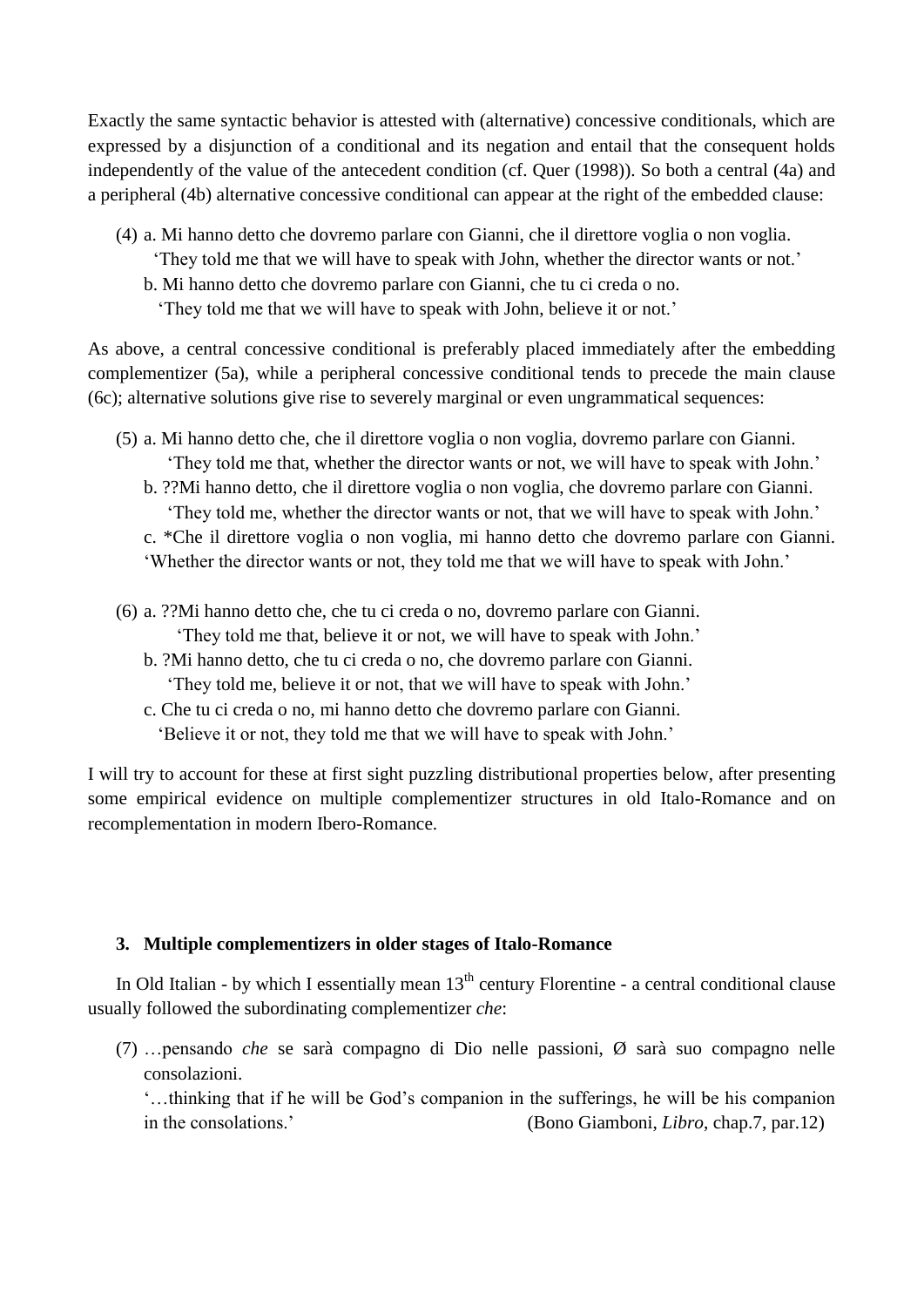We can schematically represent the structure of (7) as in (8), where the subordinating complementizer *che* lexicalizes the head Force°, while the preposed adverbial clause targets the specifier of a Topic projection whose head is phonetically empty:

(8) Main clause [ForceP [Force° *che*] [TopicP conditional clause [Topic° Ø] … ]]

Beside the ordinary structure in (7) with one complementizer introducing the embedded clause, in Old Italian we can find numerous examples where the protasis appears sandwiched between two instances of the complementizer *che*, one preceding and one following the preposed clausal adverbial associated to the embedded clause:

(9) a. …però vi priegho in lealtade e fede *che*, se ttue vuoli del mio avere, *che* ttu ne tolghi '…therefore I ask you in loyalty and faith that, if you want my belongings, that you take some...' (*Libro della distruzione di Troia*, p.155, ll. 26-27) b. …ti priego *che*, se egli avviene ch'io muoja, *che* le mie cose ed ella ti sieno raccomandate.

 '…I ask you that, if it happens that I die, that my things and she be entrusted to you.' (*Decameron*, 2,7,84)

Ledgeway (2005) *-* discussing some similar examples of complementizer doubling from Southern Italian varieties of the 14<sup>th</sup>-15<sup>th</sup> century - interprets the first occurrence of *che* as the lexicalization of Force° and the second one as the phonetically realized trace left in the intermediate landing site Topic<sup>o</sup> by the complementizer raising from Fin<sup>o</sup> up to Force<sup>o</sup>. In the same vein, Paoli (2005), discussing some cases of complementizer doubling in early Romance, takes the second occurrence of *che* to head the TopicP projection, which hosts the topicalized adverbial clause in its specifier:

(10) Main clause [ForceP [Force° *che1*] [TopicP conditional clause [Topic° *che2*] … ]]

In her view, the overt realization of the complementizer in Topic<sup>o</sup> is taken to reflect a spec-head agreement relation between Topic° and the clausal constituent occupying Spec,TopicP.

From these data we can conclude that in early Italo-Romance varieties *if*-clauses – and adverbial clauses in general – were among the most plausible candidates to fill the position sandwiched between the two occurrences of the complementizer, the higher one heading Force°, the lower one heading a Topic projection.

In early Italo-Romance a further possibility was sporadically attested, namely the presence of three complementizers, with topicalized lexical material appearing between them. Vincent (2006) reports the following example, where a central conditional clause occurs between the highest *che*  and the intermediate *che*, while a heavy topicalized constituent, the subject of the embedded clause, appears between the intermediate *che* and the lowest *che*:

(11) Ancora statuemo e ordenamo *che* se alcuna persona de la dita Confraria fosse maroto *che* subitamenti quello chi saverà de quello ditto fraello maroto *che* ello lo debia denuntiar a lo prior

'We further establish and order that, if any person of the mentioned Company died, that soon who will know about that dead brother, that he should announce it to the prior'

(*Statuti della Compagnia dei Caravana del porto di Genova*, 1340)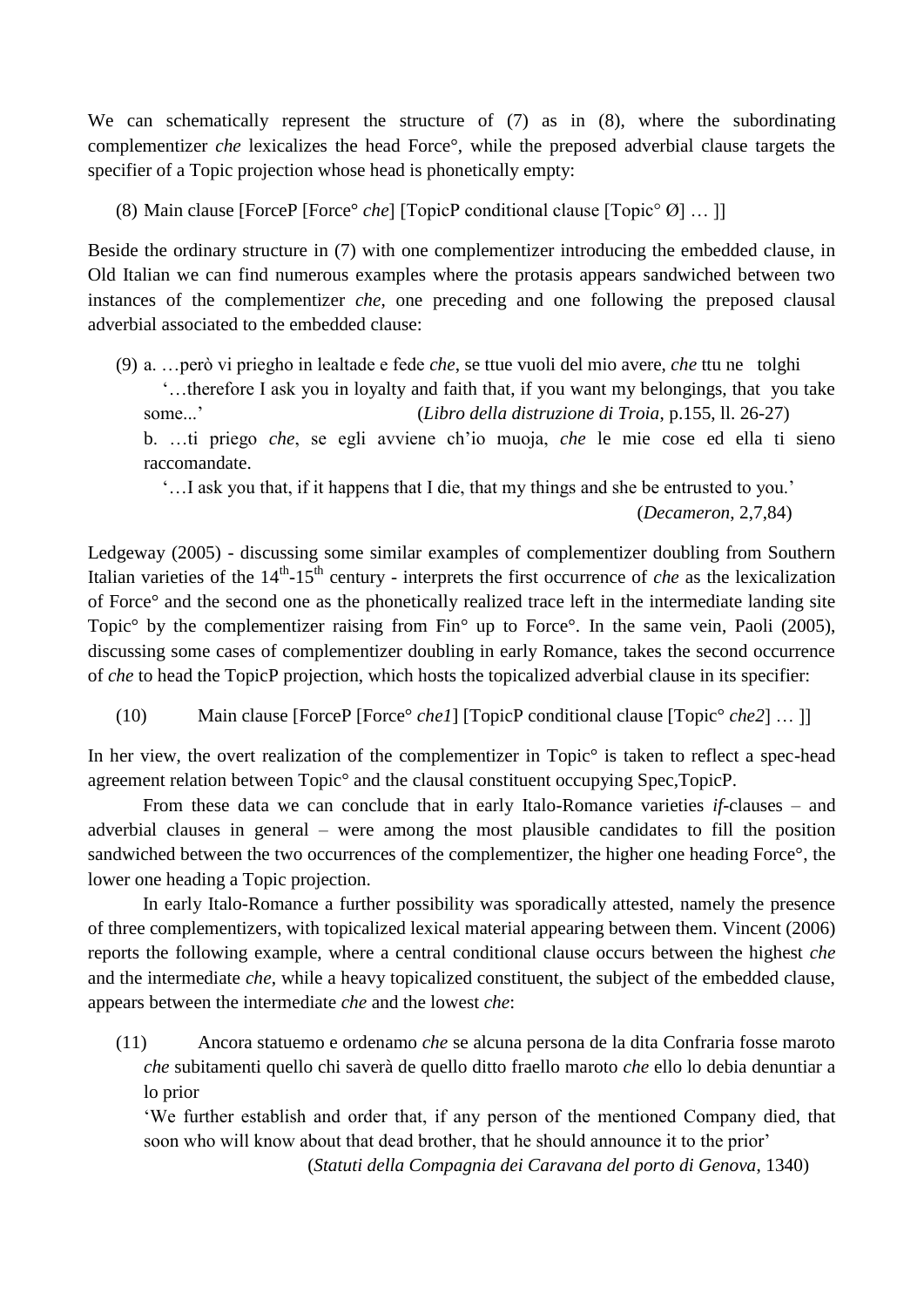Capitalizing on the recursive nature of Topic projections postulated by Rizzi & Bocci (2017), we could analyze this example as follows, namely with the second and the third instance of the complementizer lexicalizing the heads of recursive Topic projections, where the topicalized conditional clause occupies a specifier position higher than the one targeted by the topicalized subject:

(12) Main clause [ForceP [Force° *che1*] [TopicP conditional clause [Topic° *che2*] [TopicP topicalized constituent [Topic° *che3*] … ]]]

On the other hand, Ledgeway (2005) reports the following example of complementizer tripling where the relative order of conditional clause and heavy topicalized constituent is reversed with respect to (11):

(13) Pregove, madama, per l'amor di Dio, *che* de chilli dinare che eo agio vostri *che* si non vi fusse troppo sconço *che* mi 'ndi impristiti una unça.

> pray-you, madam, for the love of God, that of that money that I have yours that if not you-were too-much inconvenience that me-cl-lend an 'uncia'

 'I ask of you, my lady, for the love of God, that, from that money of yours that I hold, that, if you were not to find it too inconvenient, that you should lend me an 'uncia' of it,'

(*Lettera del tesoriere Tommasino da Nizza a Lapa Acciaiuoli*, 1353)

As one can clearly see, in this case the conditional clause appears between the intermediate and the lowest *che* and follows the topicalized prepositional phrase, therefore it arguably occupies the specifier of a lower Topic projection, as represented in  $(14)$ :

(14) Main clause [ForceP [Force° *che1*] [TopicP topicalized constituent [Topic° *che2*] [TopicP conditional clause [Topic° *che3*] … ]]]

If this analysis is on the right track, it provides evidence for a possible location of the conditional clause in a relatively low Topic position within the left periphery of the embedded clause in early Italo-Romance.

We can safely conclude that in multiple complementizer constructions the function of the highest complementizer is to lexicalize the subordinating head Force°, while the lower occurrences of the complementizer mark the boundary of the two Topic subfields into which the Topic layer can be split, along the lines of Benincà & Poletto (2004); moreover, whenever an embedded clause is introduced by a single complementizer, this invariably lexicalizes Force° (the optionality in the lexicalization being restricted to the lower Topic heads).

From a diachronic perspective, it is therefore possible to determine a direct relation between the presence of complementizer doubling on the one hand and the relative freedom of placement of central conditional clauses on the other (the situation of early Italo-Romance and modern Ibero-Romance); the loss of complementizer doubling in most modern Italo-Romance varieties entails a gradual shift to a stricter localization of central conditional clauses within the left periphery.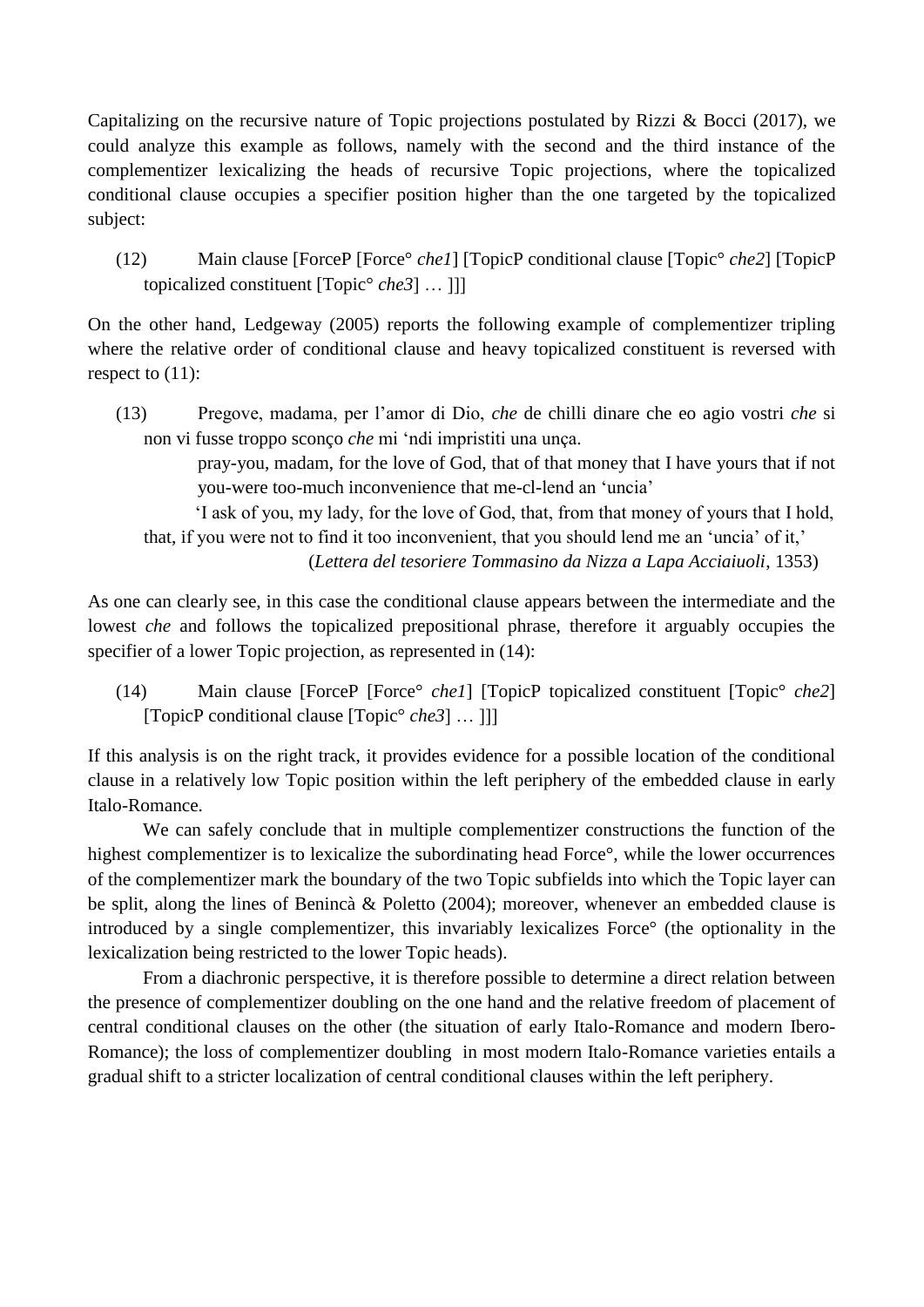#### **4. Recomplementation in modern Ibero-Romance**

Within the Romance domain, the possibility for a topicalized constituent or an *if-*clause to intervene between two instances of *que* is robustly attested in modern Ibero-Romance, as witnessed by the following examples:

| (15) | a. Acho que se lhe ligasses que tudo se resolveria.                |
|------|--------------------------------------------------------------------|
|      | think that if him/her called that all itself-solve                 |
|      | I think that if you called him/her everything would turn out fine. |
|      | b. Espero <i>que</i> a Ana <i>que</i> traga o livro.               |
|      | hope that the Ana that brings the book                             |
|      | 'I hope that Ana brings the book.'                                 |
|      | European Portuguese (from Mascarenhas (2007))                      |
|      |                                                                    |
| (16) | a. Me dijeron <i>que</i> si llueve, <i>que</i> viene Guillermo.    |

 me told that if rains that comes William 'They told me that if it rains, William will come.' b. Susi dice *que*, a los alumnos, *que* les van a dar regalos.

Susi says that to the students that cl-go to give presents

'Susy says that they are going to give the students presents.'

Spanish (from Villa-Garcìa (2012))

(17) a. La secretària em va dir *que* si pagava l'import abans d'una setmana, *que* encara em podia matricular.

 the secretary me told that if paid the amount before a week that still me could register

'The secretary told me that if I paid the amount before a week I could still register.'

b. Ha dit *que* els convidats, *que* estan asseguts a taula.

has said that the guests that stay seated at table

'(S)he has said that the guests are seated at the table.'

Catalan (from Gonzàlez i Planas (2013))

According to Mascarenhas (2007), Villa-Garcìa (2012), and Gonzàlez i Planas (2013), in the complementizer doubling structures in (15)-(17) *que1* lexicalizes the Force° head, while *que2*  lexicalizes a Topic° head which hosts the topicalized adverbial clause or the topicalized phrase in its specifier, as schematically represented in (18):

(18) Main clause [ForceP [Force° *que1*] [TopicP adverbial clause/topicalized constituent [Topic° *que2*] … ]]

If we accept the correctness of this approach, then the fact that preposed protases can easily enter the complementizer doubling construction can be seen as an empirical argument in favour of the hypothesis that they belong to the Topic field of the associated (embedded) clause, as independently proposed by Munaro (2005).

Villa-Garcìa (2012) also discusses the following example, where a central conditional clause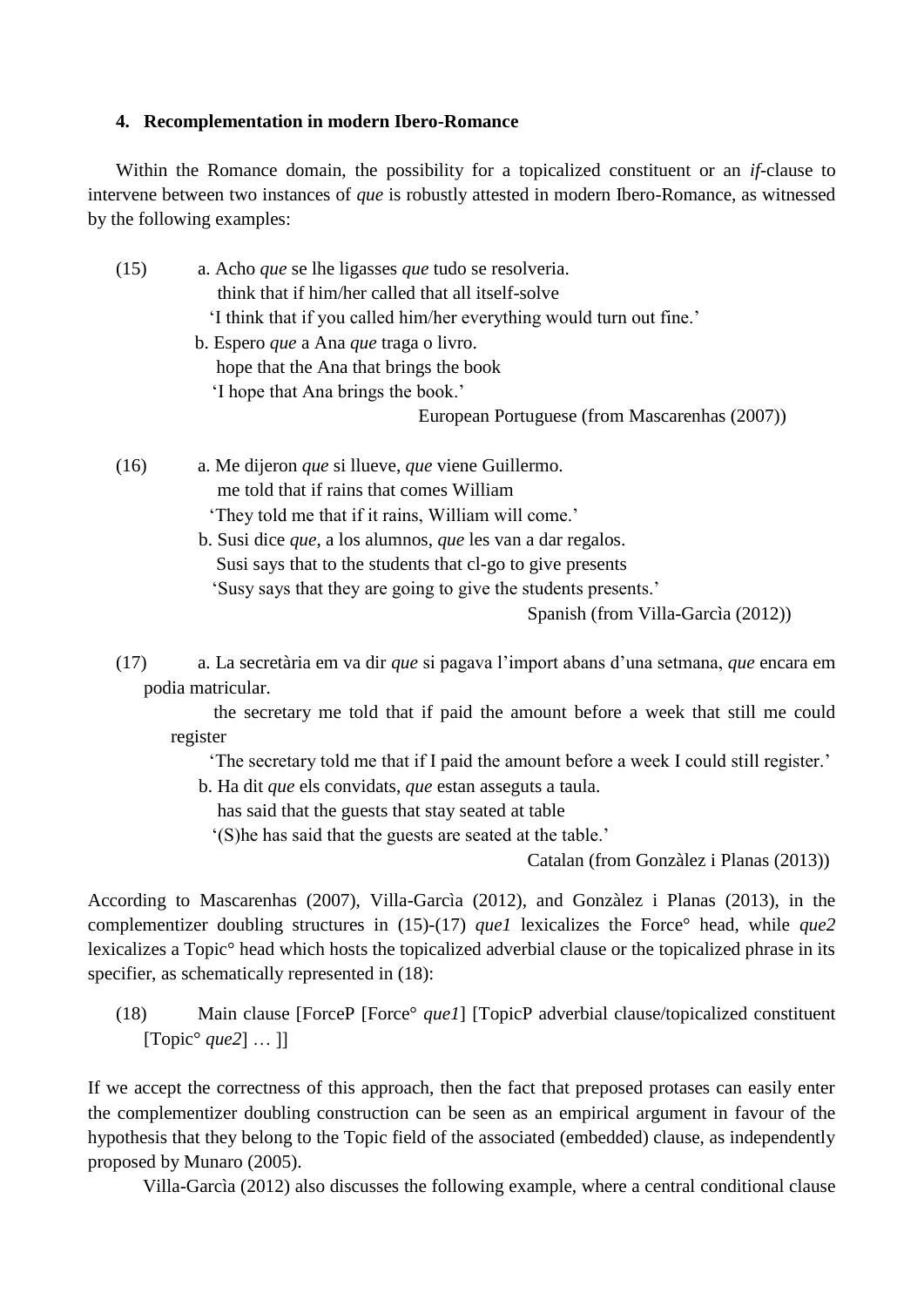follows *que2*, and a topicalized argumental prepositional phrase appears sandwiched between *que1*  and *que2*:

(19) Me dijeron *que* a la fiesta, *que* si llueve, no van a ir. me said that to the party that if rains not go to go 'They told me that they are not going to the party if it rains'

According to Villa-Garcìa, the structural representation of (19) is the following, where the conditional clause occupies the specifier of the lower Topic projection (a possibility that was attested in Old Italian), whose head remains phonetically unrealized:

(20) Main clause [ForceP [Force° *que1*] [TopicP a la fiesta [Topic° *que2*] [TopicP si llueve  $[Top^{\circ}\ \emptyset] \dots ]]$ 

Both in Spanish and in European Portuguese are also attested cases of complementizer tripling, like the following, where between each pair of complementizers appear topicalized constituents interpretively linked to the embedded clause:

| (21) | a. Dijo que el dinero, que a Juan, que se lo mandaban por correo.           |
|------|-----------------------------------------------------------------------------|
|      | said that the money that to Juan that cl-cl sent for mail                   |
|      | 'He said that they were sending John the money through the mail.'           |
|      | Spanish (from Escribano (1991))                                             |
|      | b. Acho que amanhã que a Ana que vai conseguir acabar o trabalho.           |
|      | think that tomorrow that the Ana that will manage to finish the assignment. |
|      | 'I think that tomorrow Ana will manage to finish the assignment.'           |
|      | European Portuguese (from Mascarenhas (2007))                               |

For an example like (21b) Mascarenhas (2007) proposes that the second and the third complementizer lexicalize the heads of recursive Topic projections:

(22) Acho [ForceP [Force° *que*] [TopicP amanhã [Topic° *que*] [TopicP a Ana [Topic° *que*] … ]]]

This can be interpreted as indicating that, excluding the highest complementizer, which uncontroversially lexicalizes Force°, the function of the two following complementizers is to mark the lower boundary of the two main Topic subfields identified above, namely the higher one, endowed with scene setting properties, and the lower one, devoted to the thematization of argumental constituents.

### **5. An explanatory proposal**

Going back now to the grammaticality asymmetry between  $(2)/(5)$  and  $(3)/(6)$  above, I will argue that it is essentially due to the different levels of attachment of integrated vs non-integrated conditionals.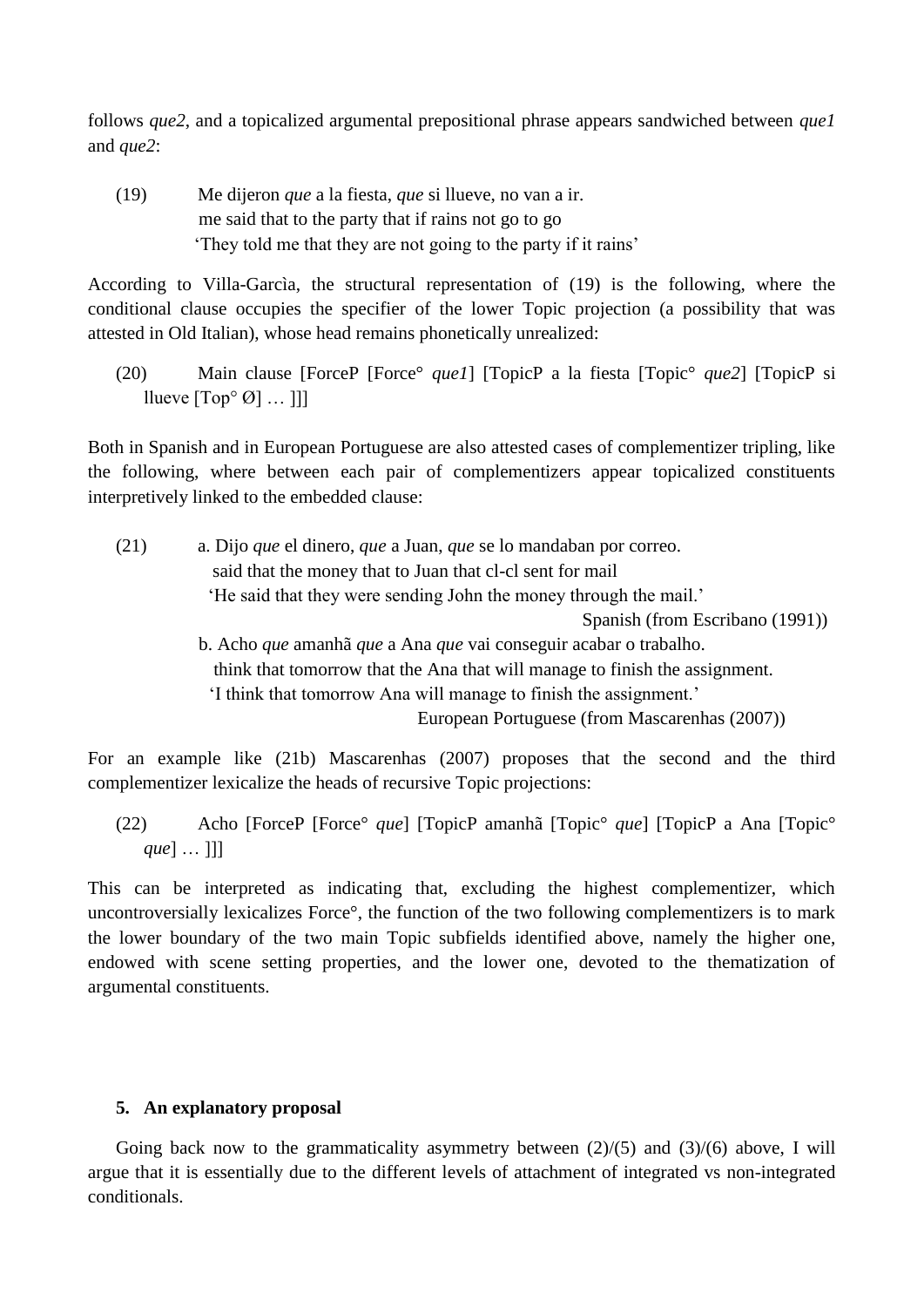More specifically, my point of departure will be Speas & Tenny's (2003) claim that basic syntactic principles constrain projections of pragmatic force as well as the inventory of grammatically relevant pragmatic roles. In particular, I will adopt the implementation of this approach proposed by Haegeman & Hill (2013), who postulate a recursive SpeechAct layer, articulated in a higher SpeechAct2, encoding the setting up of the discourse layer with an 'attention seeking' attitude of the speaker, and a lower SpeechAct1 with a 'bonding' function, encoding the consolidation of the discourse relation and anchoring the associated clause to the discourse.

Given their strong allocutive flavour, i.e. their addressee-oriented pragmatic function, I submit that non-integrated peripheral conditional clauses such as the ones present in examples (1b), (3), (4b), and (6) above, should be analyzed as sentential speech act modifiers occupying the specifier of Haegeman & Hill's (2013) SpeechAct2 projection, which is merged at the left of ForceP (cf. the FrameP postulated in Greco & Haegeman (2020) as a possible alternative candidate for hosting non-integrated conditional clauses).

On the other hand, central conditional clauses, which modify the propositional content of the associated clause, are merged in a much lower structural slot (presumably adjoined to vP), but as extensively argued above - can nonetheless undergo a displacement process targeting the specifier of a Topic projection of the embedded clause - much as in Munaro (2005) - yielding the sequence in  $(2a)(5a)$ :

(23) [TP Mi hanno detto [ForceP [Force°che] [TopP [CP se il tuo collega non verrà alla riunione]<sub>x</sub> [Top<sup>o</sup>] [FinP [TP dovremo parlare con Gianni]  $t_x$ ]]]

Under this approach, the two sequences in (1a)-(1b) and (4a)-(4b) are produced, despite deceptive appearance to the contrary, by two radically different syntactic derivations: while (1a)/(4a) arguably reflect the basic word order with the central conditional clause adjoined to the right of the TP/vP of the embedded clause, as represented in (24), (1b)/(4b) are derived by topicalizing the whole chunk formed by main and embedded clause to the left of the peripheral conditional clause sitting in the specifier of SpeechActP2 inside the left periphery of the main clause, as in (25):

- (24) [TP Mi hanno detto [ForceP [Force°che] [FinP [TP dovremo [vP parlare con Gianni [CP se il tuo collega non verrà alla riunione]]]]]]
- (25) [XP [TP Mi hanno detto che dovremo parlare con Gianni]<sub>x</sub> [X°] [SA2P [CP se proprio vuoi saperlo] [SA2°] [ForceP [Force°] [FinP [Fin°]  $t_x$ ]]]]

As for (3c), it instantiates the alternative basic word order, with the peripheral conditional inside the specifier of SpeechAct2P of the main clause:

(26) [SA2P [CP Se proprio vuoi saperlo] [SA2°] [ForceP [FinP [TP mi hanno detto che dovremo parlare con Gianni]]]]

The basic assumptions underlying this analysis allow to derive all (and only) the fully grammatical sequences discussed in section 2 above.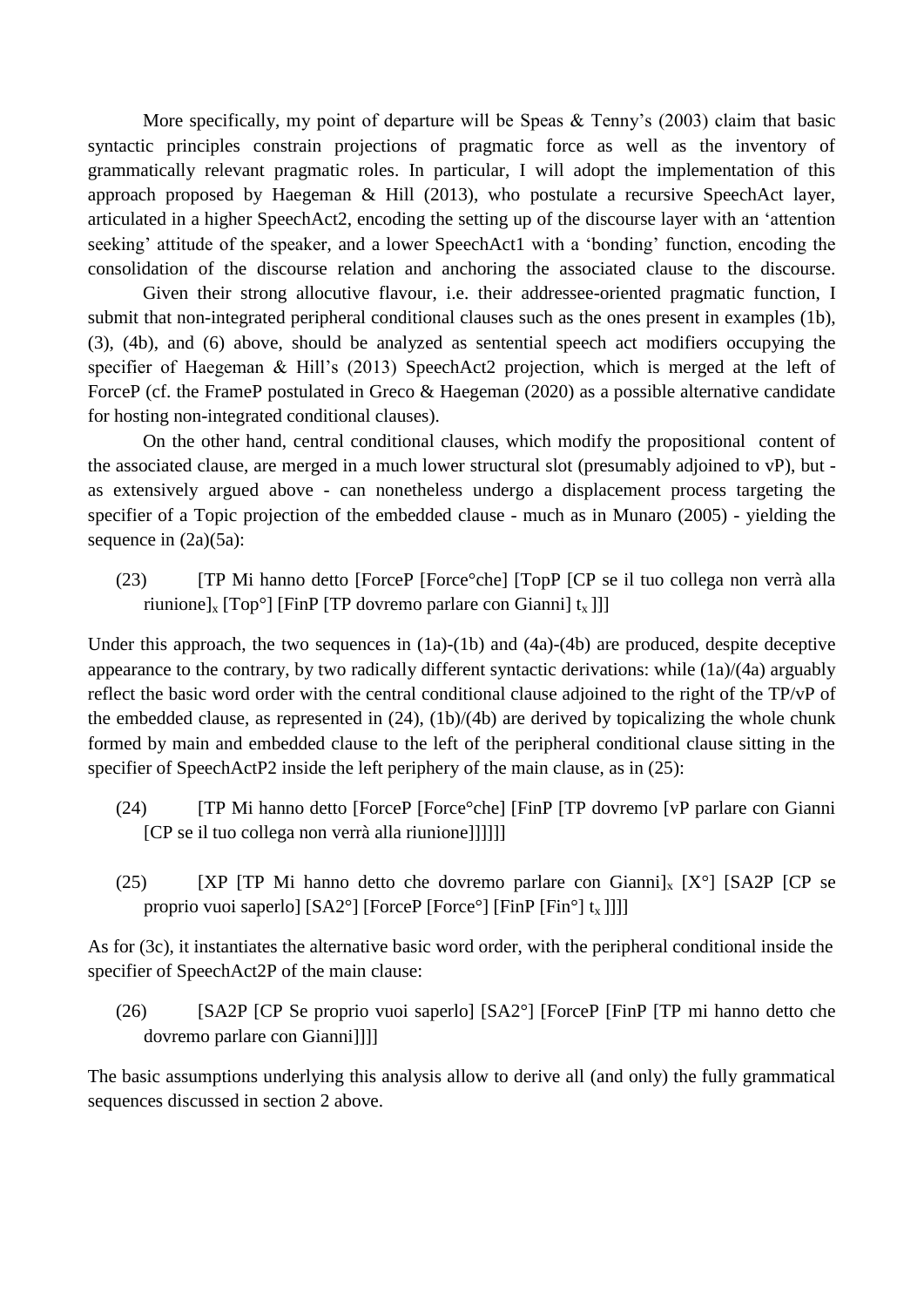#### **6. Summary**

Capitalizing on the basic distinction between integrated and non-integrated adverbial clauses (cf. Badan & Haegeman (2022)), in this work I have tried to account for certain left-right asymmetries in the distributional properties of conditional clauses in standard Italian, drawing evidence from multiple complementizer constructions across (early) Romance.

Adopting a cartographic approach to the structure of the left-periphery along the lines of Rizzi (1997)/Rizzi & Bocci (2017), and following previous diachronic studies on the distribution of conditional clauses in multiple complementizer constructions (Ledgeway (2005), Paoli (2005)/(2007), Munaro (2016a-b)/(2018)), I have shown that preposed conditional clauses could occupy in early Italo-Romance varieties different specifier positions within the left periphery of the embedded clause; I have assumed that in multiple complementizer structures the highest complementizer invariably lexicalizes the head Force°, while the other occurrences of the complementizer mark the lower boundary of the main two Topic subfields.

After exploring the distribution of central conditional clauses in multiple complementizer constructions in Old Italian and other early Italo-Romance varieties, I have argued that this kind of adverbial clauses could occupy more than one specifier position within the left periphery of embedded clauses; this possibility has been lost over the centuries and is no more attested in modern Italian, where central conditional clauses target arguably just one dedicated position, namely the specifier of a high functional projection within the Topic field (cf. Munaro (2005)). Modern Ibero-Romance, where complementizer doubling is still attested, patterns instead with early Italo-Romance.

The proposed account relies crucially on the hypothesis that basic syntactic principles constrain projections of pragmatic relevance as well as the inventory of grammatically encoded pragmatic roles, and that non-integrated peripheral conditional clauses should be analyzed as sentential speech act modifiers generated in the left periphery of the main clause.

#### **References**

Badan, Linda & Liliane Haegeman (2022) "The syntax of peripheral adverbial clauses". *Journal of Linguistics*, 1-42.

Benincà, Paola & Cecilia Poletto (2004) "Topic, Focus and V2 – Defining the CP sublayers". In L. Rizzi (ed.) *The structure of IP and CP*. Oxford: Oxford University Press, 52-75.

Cinque, Guglielmo & Luigi Rizzi (2010) "The cartography of syntactic structures". In Bernd Heine & Heiko Narrog (eds.) *The Oxford Handbook of Linguistic Analysis*. Oxford: Oxford University Press, 51-65.

Gonzalez I Planas, Francesc (2014) "On quotative recomplementation: Between pragmatics and morphosyntax". *Lingua* 146: 39-74.

Greco, Ciro & Liliane Haegeman (2020) "Frame setters and microvariation of subject-initial verb second". In R. Woods & S. Wolfe (eds.) *Rethinking verb second*. Oxford: Oxford University Press, 61-89.

Haegeman, Liliane (2012) *Adverbial clauses, main clause phenomena, and the composition of the left periphery*. Oxford/New York: Oxford University Press.